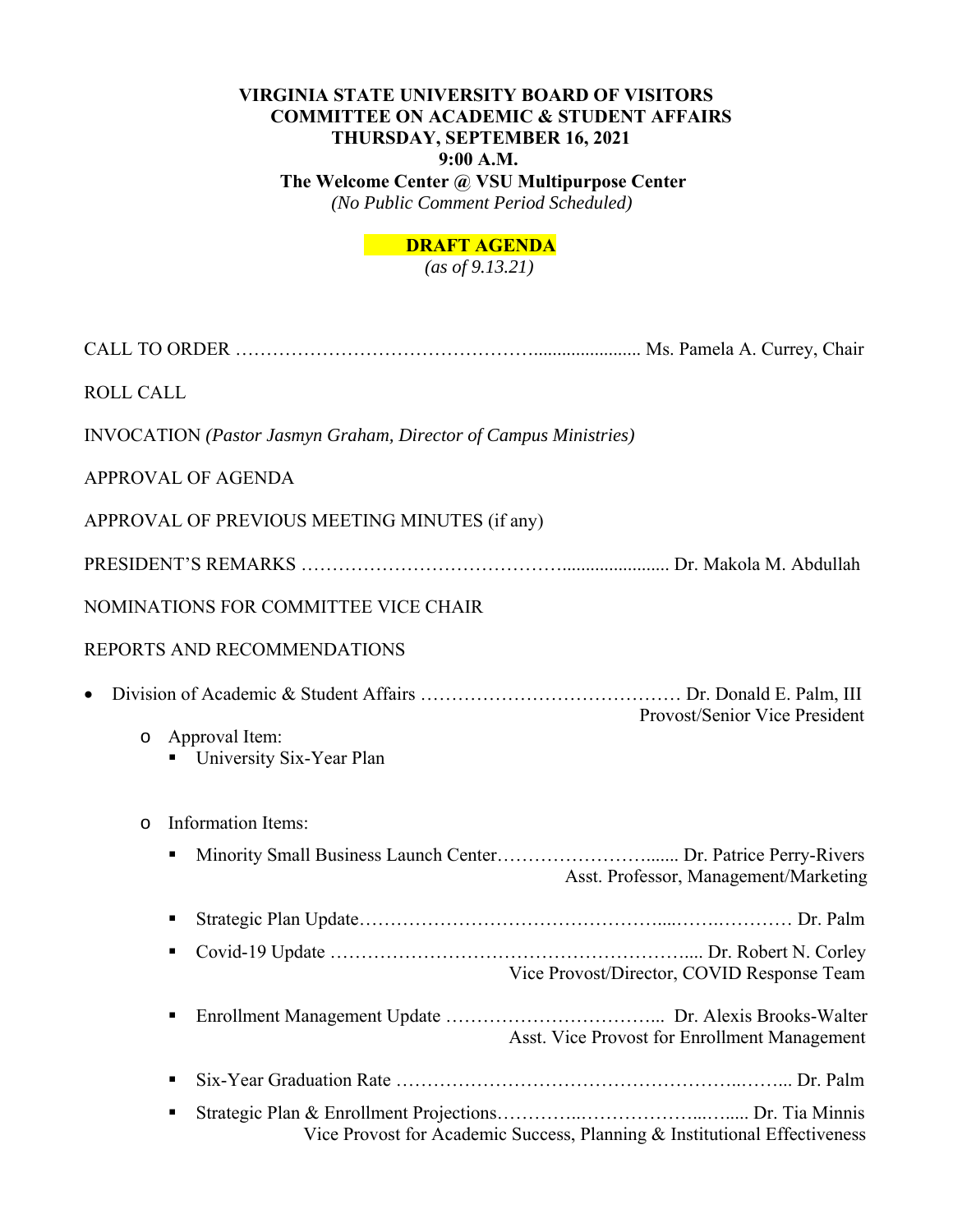## **Committee on Academic & Student Affairs Thursday, September 16, 2021 Page 2**

## REPORTS AND RECOMMENDATIONS (continued)

- University Six-Year Plan ……………………………………………………………………… Dr. Palm
- Student Success & Engagement …………………………………………………………………… Dr. Palm
- Police and Public Safety ………………………………………. Mr. Hubert Harris, Chief of Staff David Bragg, Asst Vice President/Chief of Police, Campus Dept. of Police/Public Safety
- Athletics Update ……………………………………………….. Mr. Hubert Harris, Chief of Staff

## OTHER BUSINESS

### ADJOURNMENT

*\*\*All start times for committees are approximate. Meetings may begin either before or after the posted approximate start time as committee members are ready to proceed. Meetings may also end either before or after the posted time. The Board reserves the right to change its schedule as needed.*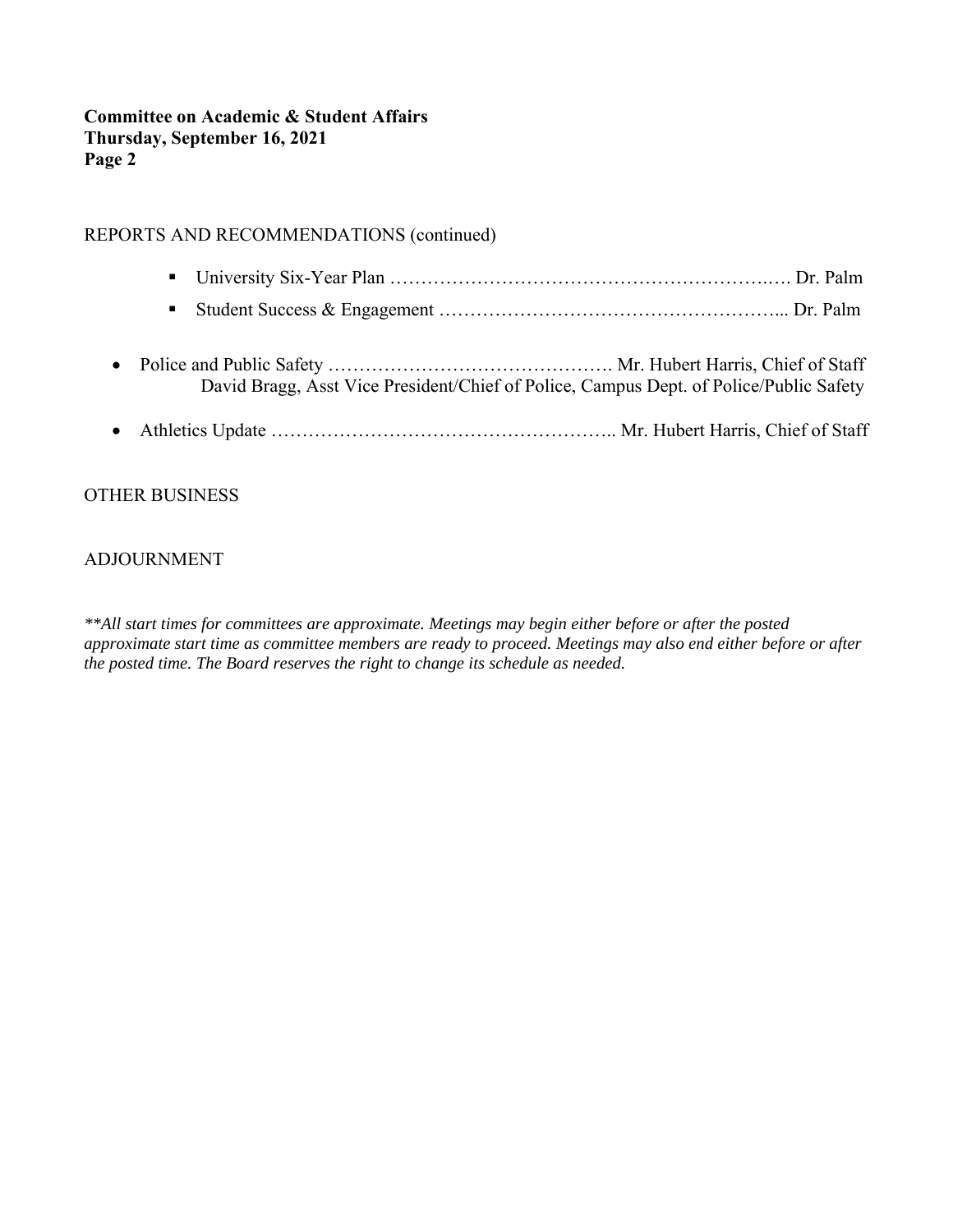## VIRGINIA STATE UNIVERSITY BOARD OF VISITORS ELECTRONIC **ACADEMIC & STUDENT AFFAIRS COMMITTEE MEETING MINUTES September 16, 2021**

### **CALL TO ORDER**

Ms. Pamela Currey, Chair, called the Academic and Student Affairs Committee meeting to order at approximately 9:00 a.m.

### **ROLL CALL**

A quorum was present.

**Committee Members Present:** Ms. Pamela Currey, Chair Dr. Christine Darden Mr. Charlie Hill (electronic communication) Mr. Edward Owens Mr. Xavier Richardson Mr. Glenn Sessoms Dr. Valerie Brown, Rector (ex-officio) Dr. Ceslav Ciobanu, Faculty Representative Ms. Destiny Sanders (sitting in for Kameron Gray, Student Representative)

**Other Board Members Present:** Mr. William Murray

**Administration Present:** Dr. Makola M. Abdullah, President Dr. Donald Palm, Provost/Sr. Vice President for Academic and Student Affairs Dr. Tia Minnis, Vice Provost for Academic Success, Planning and Institutional Effectiveness (electronic communication) Mr. Kevin Davenport, Vice President for Finance & Administration/Chief Financial Officer Dr. Gwendolyn Dandridge, Director of Communications Sheila Alves, Chief Audit Executive Tanya Simmons, AVP/Director, Human Resources Adrian Petway, Budget/Finance Dr. Annie C. Redd, Special Assistant to the President and Board Liaison

Legal Counsel Present: Cynthia Norwood, State Attorney General

**Other Attendees:** Pastor Jasmyn Graham, Director, Campus Ministries Cynthia D. Baker, Student Success and Engagement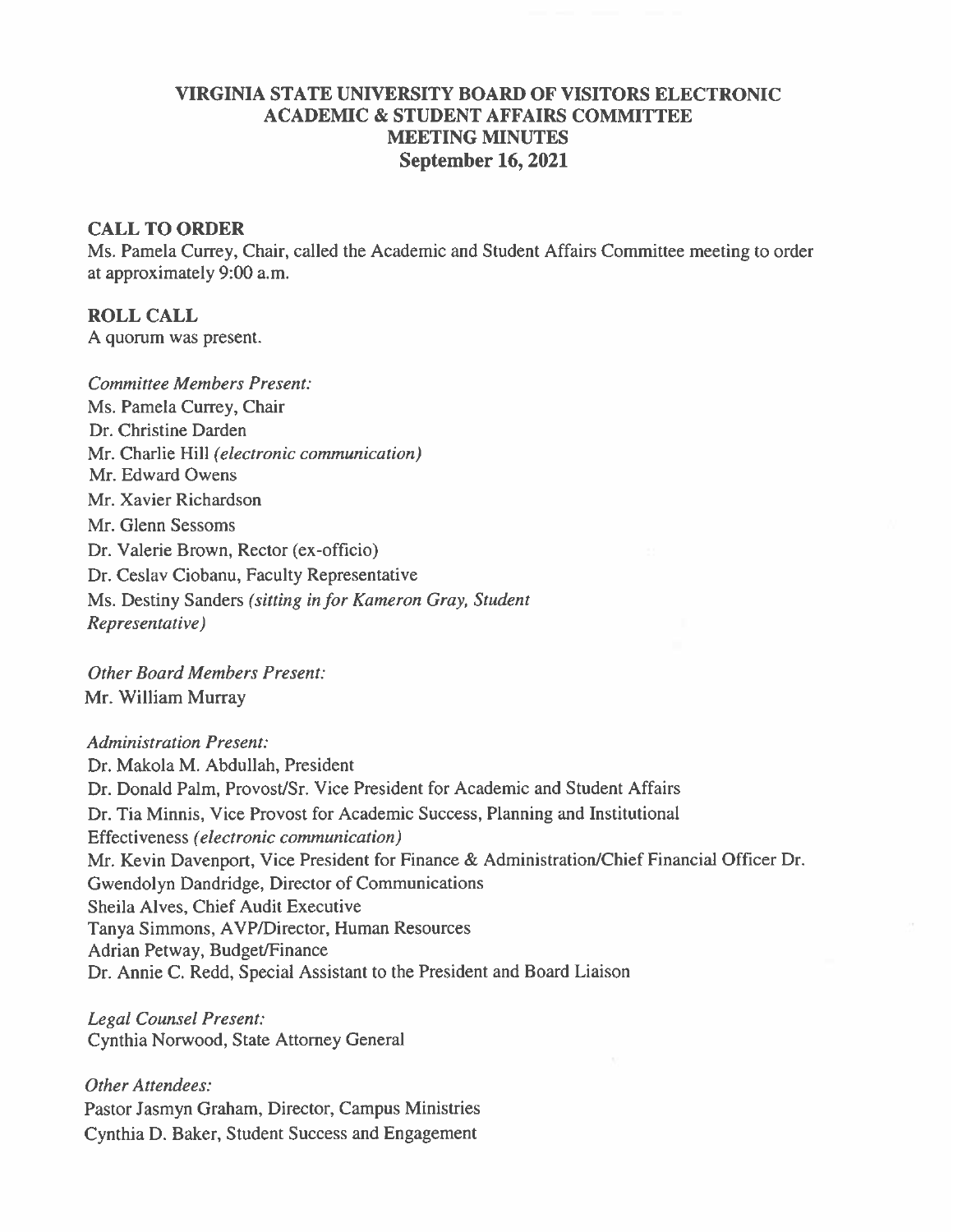### **Academic & Student Affairs Committee Meeting Minutes September 16, 2021** Page 3

where VSU is after the first year, a dashboard with data was presented representing approved benchmarks to include progression of graduation rate of 47%, enrollment projects, total degrees offered, establishment of 7 Living learning communities and VSU Online degree programs which went from 0 to 3.

Dr. Palm then spoke on VSU COVID 19 updates on behalf of Dr. Corley, Associate Vice Provost for Academic Affairs and Chair of the COVID-19 Response Team. As of September 13, 2021, the total campus positivity rate for COVID-19 is .98%. Students currently have a COVID-19 vaccination rate of 68%. Faculty/Staff currently have a COVID-19 vaccination rate of 81%. Currently 4.151 tests have been conducted resulting in 4 on campus in isolation, 3 off campus, and 26 completed isolation and have returned to class.

In an effort to achieve a 90% or better COVID-19 vaccine rate, measures were put in place to include:

- 1. A \$500 and \$1000 incentive for students and faculty/staff, respectively, with documented proof of vaccine:
- 2. Student, faculty and staff testing/vaccine sites on the second floor of Gateway and Jones Dining Halls. Depending on vaccine status, all faculty, staff and students will be tested and given the option to receive the vaccine;
- 3. Communication to all unvaccinated faculty, staff and students to confirm non-compliance status;
- 4. Student communication on September 12, 2021 to vacate residence halls if non-compliant by September 18, 2021;
- 5. Cease & Desist for all registered student organizations until further notice;
- 6. Non-compliant students (commuter) will be transitioned to remote instruction;
- 7. Non-compliant faculty and staff will follow a progressive discipline strategy ultimately ending with suspension without pay and termination.

Chair Currey congratulated VSU for being safe and beating the current VA positivity rate. Dr. Palm also advised that  $861+$  students have been vaccinated since arriving on campus. Goal is to achieve  $90\%$ compliance. President Abdullah gave thanks to faculty and staff and for meeting students where they are. Dr. Palm gave thanks to Dr. Corley and the COVID team. Chair Currey gave further thanks to VSU family and stated absolutely remarkable and incredible of what has been accomplished.

Dr. Palm then gave the floor to Dr. Alexis Brooks-Walter, Interim Assistant Vice Provost for Student Success and Enrollment Management, who provided an update on enrollment numbers for First Time in College Freshmen, Transfers and Graduate Students. Dr. Brooks-Walter also gave updates on the Virginia College Access Network (VCAN) program, which is awarded to freshmen who live within 25 miles of VSU and meet admission requirements and are Pell eligible. Currently there are 247 First-Time Freshmen participating in the VCAN program; with the returning VCAN students, the program has over 300 students. The incoming VCAN students have a 3.13 grade point average (GPA). The program is funded by the state and provide free tuition and mandatory fees for students. About three-fourths of our VCAN scholars have opted to live on campus. In response to questions, Dr. Brooks-Walter verified that VCAN students receive tuition, room and board with 74% living on campus and 26% campus. With their welcome packet, students receive a 1-year commitment (to VSU) agreement. She indicated that there is excitement about the retention rate which is expected to be higher than last year. The retention rate will come out in October, and Dr. Brooks-Walter will report at the next board meeting.